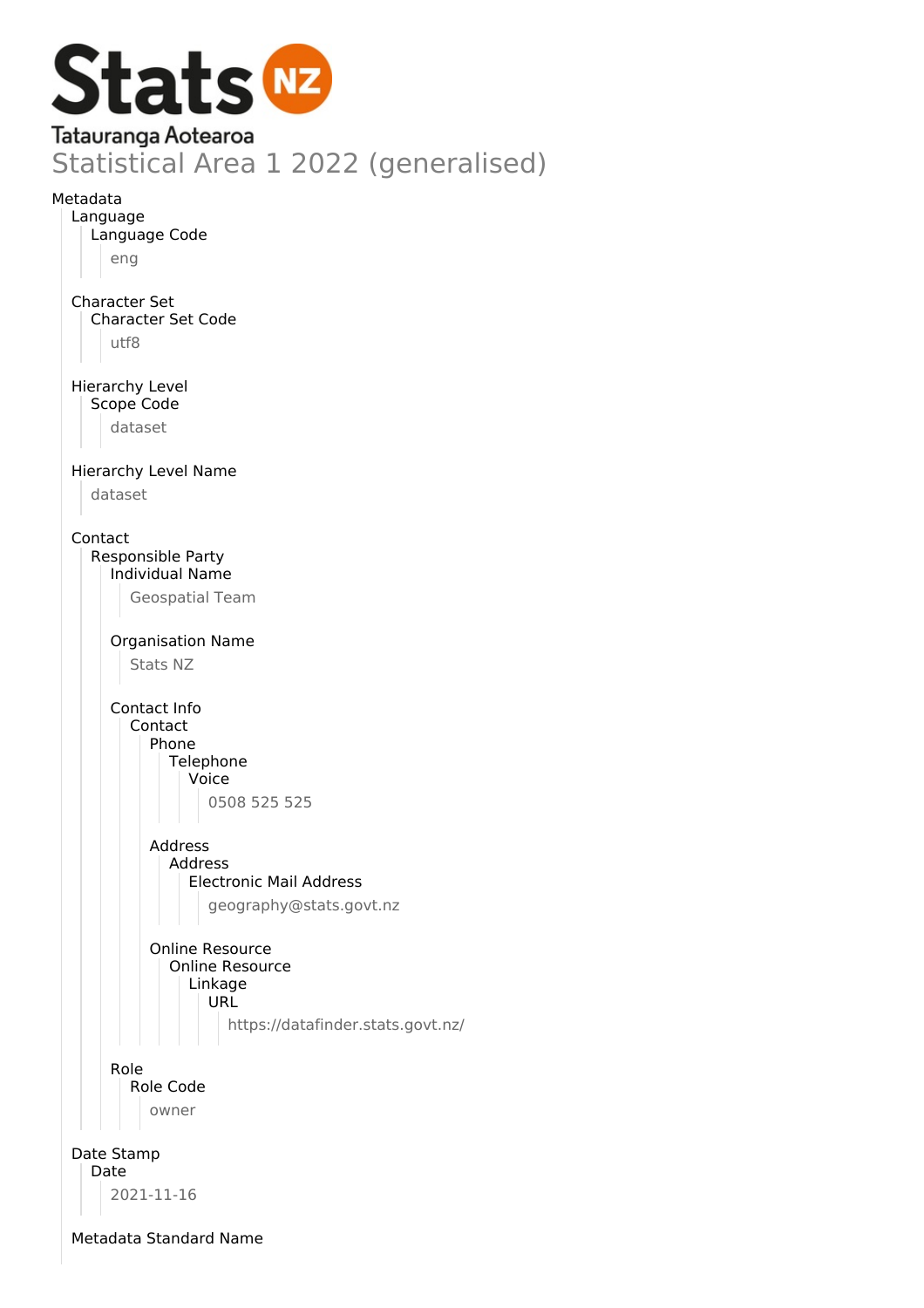## Metadata Standard Version

2007

#### Spatial Representation Info Vector Spatial Representation

#### Topology Level Code

geometryOnly

## Geometric Object Type Code

composite

#### Integer

29913

# Reference System Info

Reference System Reference System Identifier Identifier Code

2193

## Code Space EPSG

Version 7.9.4(9.0.0)

## Identification Info

Data Identification Citation Citation Title SA12022\_V1\_00

#### Date

## Presentation Form Presentation Form Code mapDigital

## Abstract

This dataset is the definitive set of statistical area 1 (SA1) boundaries for 2022 as defined by Stats NZ.Statistical area 1 is an output geography that allows the release of more detailed information about population characteristics than is available at the meshblock level. Built by joining meshblocks, SA1s have an ideal size range of 100–200 residents, and a maximum population of about 500. This is to minimise suppression of population data in multivariate statistics tables.The SA1 should: - form a contiguous cluster of one or more meshblocks - be either urban, rural, or water in character be small enough to: - allow flexibility for aggregation to other statistical geographies - allow users to aggregate areas into their own defined communities of interest - form a nested hierarchy with statistical output geographies and administrative boundaries. It must: - be built from meshblocks - either define or aggregate to define SA2s, urban rural areas, territorial authorities, and regional councils.SA1s generally have a population of 100–200 residents, with some exceptions:SA1s with nil or nominal resident populations are created to represent remote mainland areas, unpopulated islands, inland water, inlets, or oceanic areas Some SA1s in remote rural areas and urban industrial or business areas have fewer than 100 residentsSome SA1s that contain apartment blocks, retirement villages, and large non-residential facilities have more than 500 residents.The SA1 classification is a flat classification and in 2022 contains 29,913SA1s –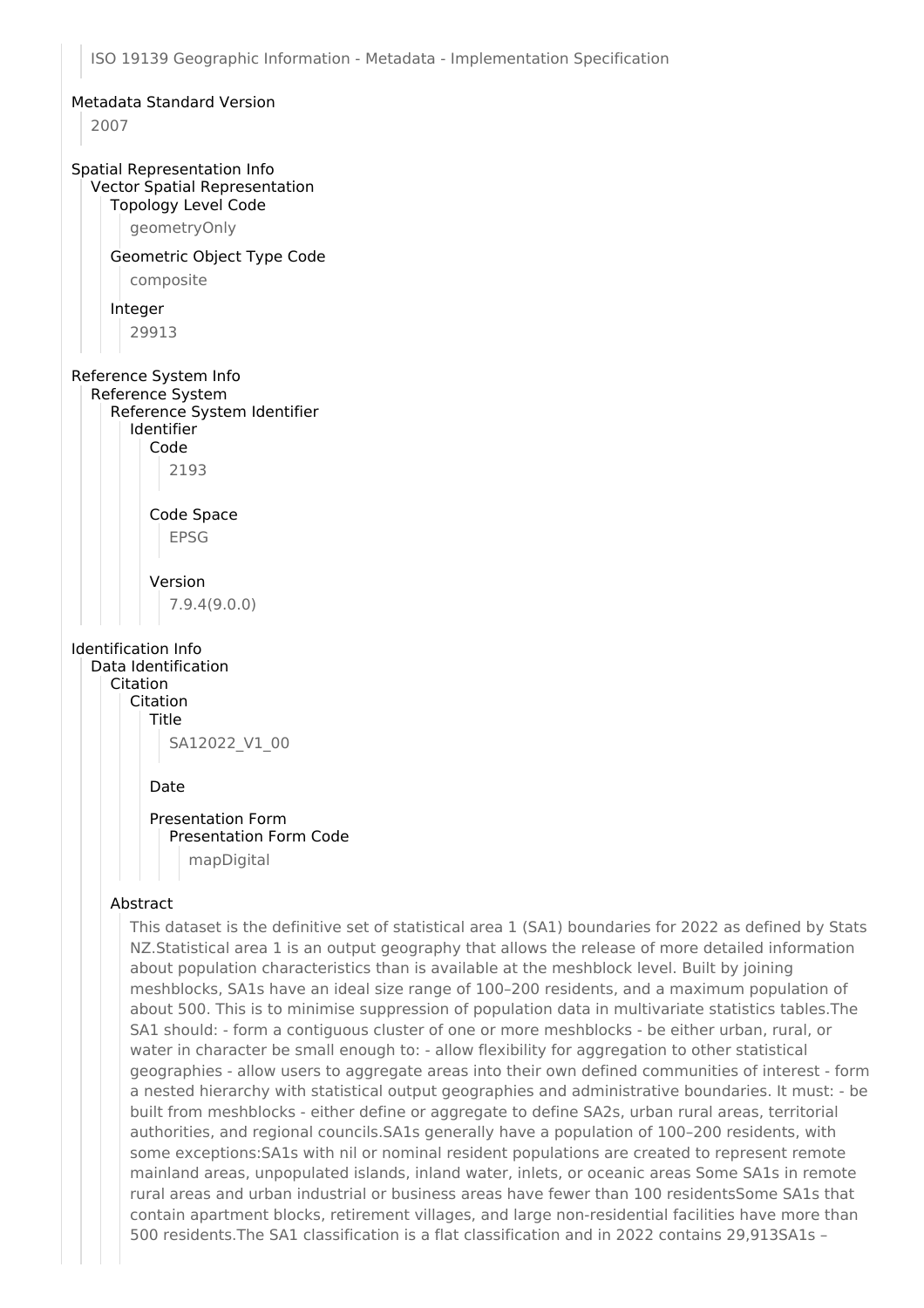29,897digitised and 16 non-digitised. SA1s are not named. SA1 codes have seven digits starting with a '7' and numbered approximately north to south. As new SA1s are created, they are given the next available numeric code.Aggregated from meshblocks, SA1s cover the land area of New Zealand, the water area to the 12-mile limit, the Chatham Islands, Kermadec Islands, sub-Antarctic islands, off-shore oil rigs, and Ross Dependency. The following 16 SA1s are not held in digitised form.SA1 codeLocation (statistical area 2 name)7999901New Zealand Economic Zone7999902Oceanic Kermadec Islands7999903Kermadec Islands7999904Oceanic Oil Rig Taranaki7999905Oceanic Campbell Island7999906Campbell Island7999907Oceanic Oil Rig Southland7999908Oceanic Auckland Islands7999909Auckland Islands7999910Oceanic Bounty Islands7999911Bounty Islands7999912Oceanic Snares Islands7999913Snares Islands7999914Oceanic Antipodes Islands7999915Antipodes Islands7999916Ross DependencyDigital boundary data became freely available on 1 July 2007.

## Purpose

This dataset is the definitive version of the annually released statistical area 1 (SA1) boundaries as at 1 January 2022 as defined by Stats NZ. This version contains 29,913 SA1s,

#### Credit

Stats NZ

Point Of Contact Responsible Party Individual Name Geospatial Team Organisation Name Stats NZ Contact Info Contact Phone Telephone Voice 0508 525 525 Address Address Electronic Mail Address geography@stats.govt.nz Online Resource Online Resource Linkage URL https://datafinder.stats.govt.nz/ Role Role Code owner Descriptive Keywords Keywords Keyword Downloadable Data Descriptive Keywords Keywords Keyword

Statistical Area 1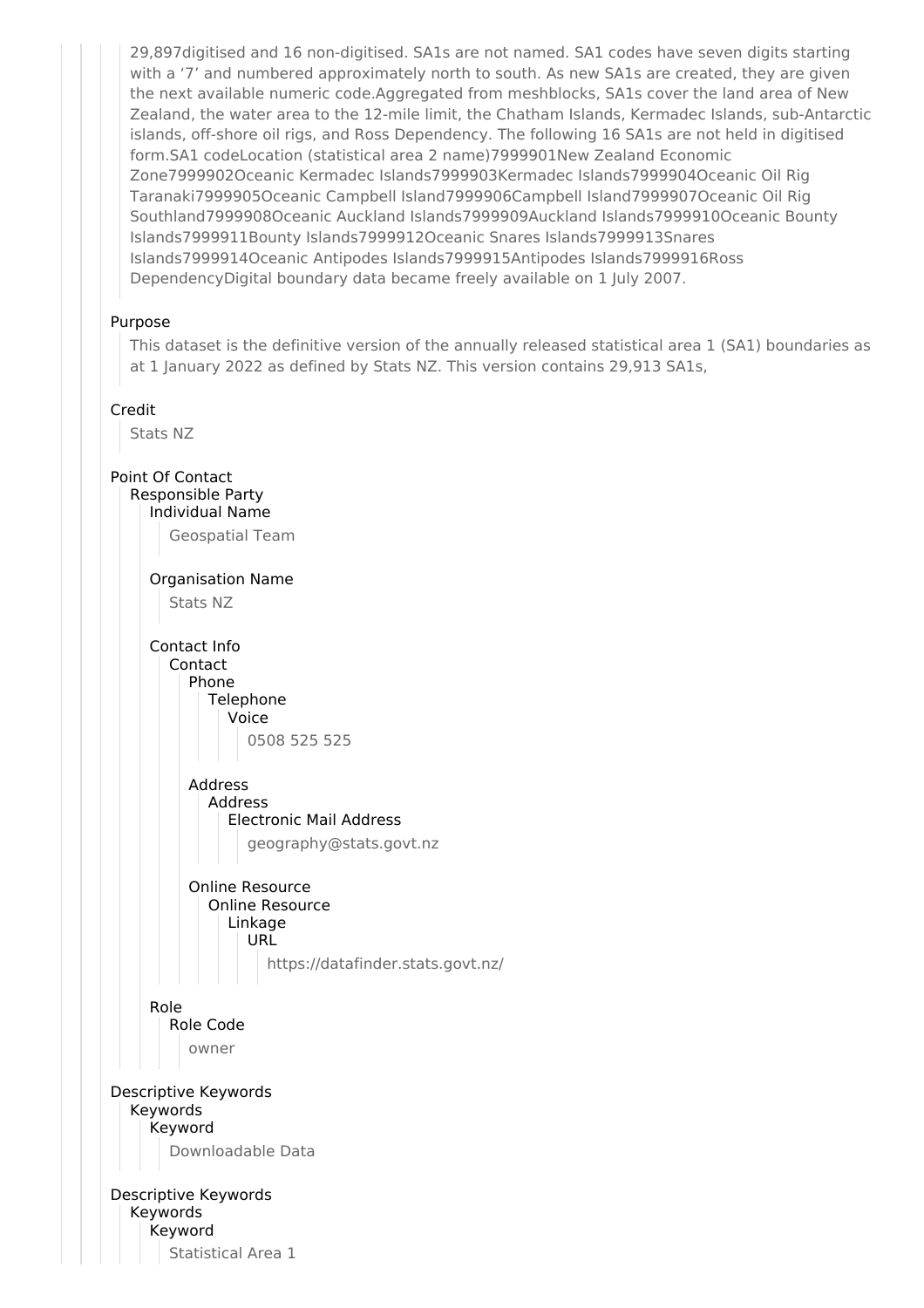Keyword statistical area 1 Keyword SA1 Keyword SA 1 Keyword sa1 Keyword 2022 Keyword Stats NZ Resource Constraints **Constraints** Use Limitation Creative Commons Attribution 4.0 International (CC BY 4.0) Spatial Representation Type Code vector Language Language Code eng Character Set Character Set Code utf8 Topic Category Code boundaries Version 6.2 (Build 9200) ; Esri ArcGIS 10.8.1.14362 Extent EX Extent Geographic Element EX Geographic Bounding Box Extent Type Code Boolean true -180180-47.841491-33.559984 Distribution Info Distribution Distribution Format Format Name File Geodatabase Feature Class Data Quality Info DQ Data Quality Scope